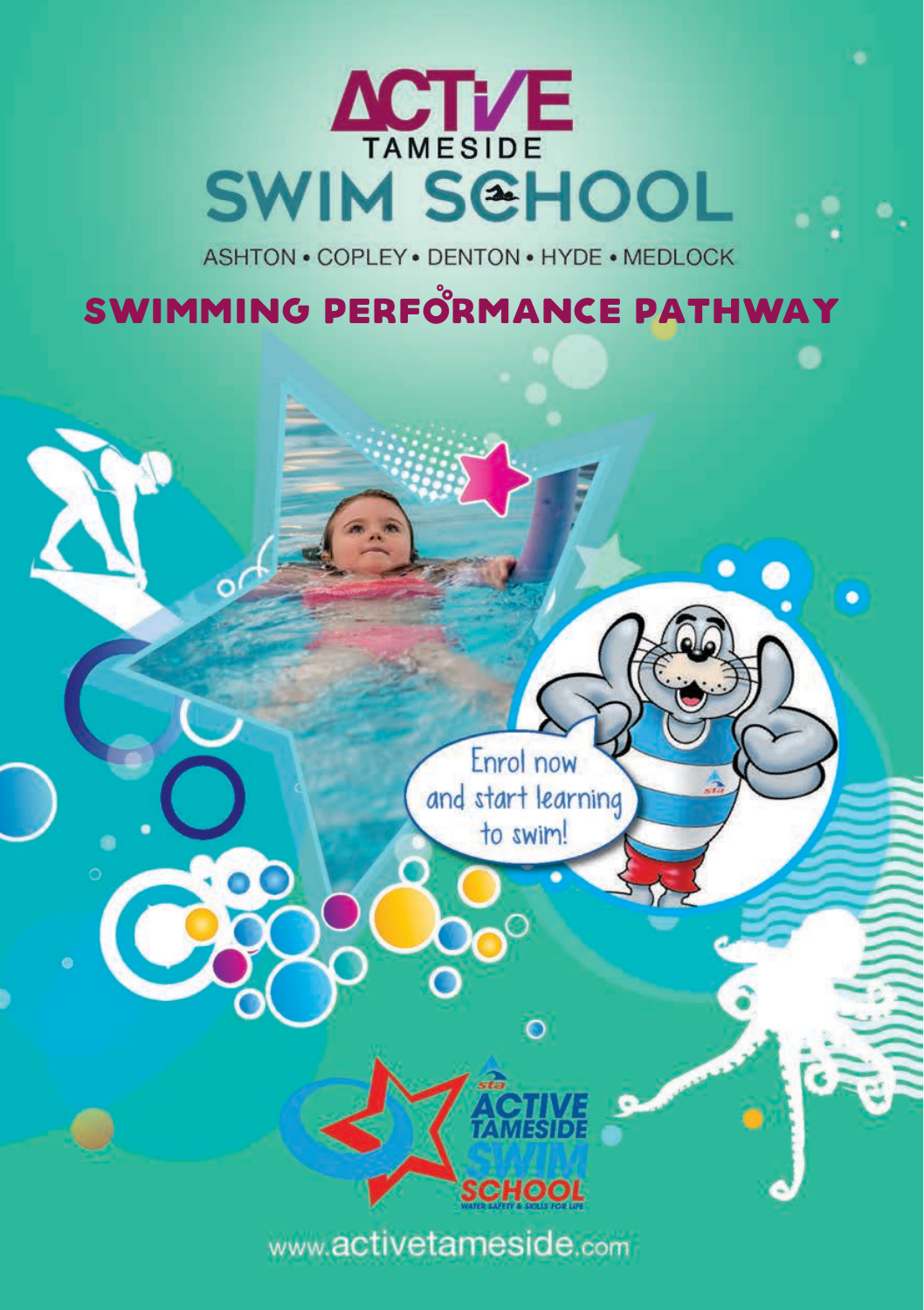## WE THINK SWIMMING IS IMPORTANT



We believe swimming is a life skill. As 75% of our planet is water we think it's vital that young people are given the opportunity to Learn to Swim for their own safety. Swimming is also one of the safest and most popular forms of exercise and research shows that children who don't learn to swim miss out on swimming as part of their lifestyle as adults\*.

We also find that swimming is a great social and family activity – on holiday, at the beach, at the local pool with friends – so by

learning to swim your child will be confdent in the water, and able to enjoy all swimming opportunities.

## SWIMMING IS A GREAT WAY TO stay fit and healthy.

Stuck for time? Just 30 minutes of water-based activity is the same as 45 minutes of the same activity on land, thanks to water resistance.

In need of low-impact exercise? Water takes your weight so it's great for people who require low impact exercise. For example; women during pregnancy, people with poor mobility or those who want to protect their joints.

Boosts your heart and circulation – you're using your whole body when you swim, so your whole body benefits!

Essentially the ISLP programme provides much more than just a Learn to Swim opportunity – the basic skills can benefit children in their general sporting development as well as their swimming development. Water-based sports are varied and fun, and good swimming development gives your child the opportunity to explore sports such as diving, water polo, sailing or snorkeling.

**\*If you missed out on learning to swim as a child, don't worry – here at Active Tameside we have Adults Swimming lessons so you can enjoy the water too.**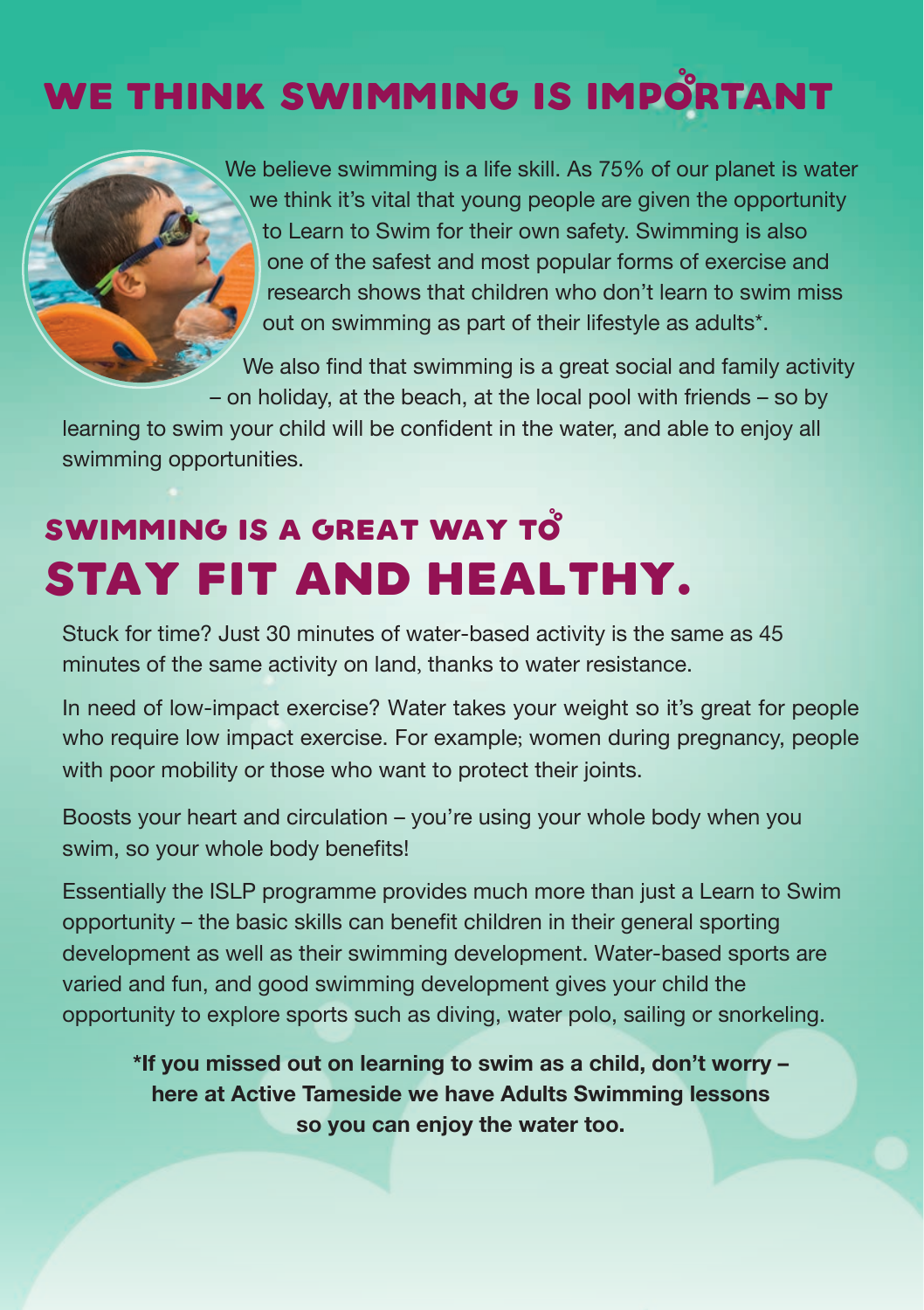## In summary: the ILSP Pathway

For many years we have operated an incentive-based swimming skills scheme – the STA International Learn to Swim Programme (ILSP) and millions of children worldwide have learned to swim using this system. As part of our commitment to improving the standards of swimming teaching and water safety worldwide we have, after consultation with our members and experts within the industry, developed ILSP, the comprehensive approach to teaching swimming..

# WHY CHOOSE THE ILSP?

The ILSP recognises that pupils learn to swim at many diferent ages and progress at varying paces. It also appreciates that swimming teachers use diferent techniques and have diferent levels of experience and that pool managers have diverse requirements. But at the same time, both parties recognise that at no stage should safety, quality standards or consistency be compromised. The ILSP consists of five progressive schemes which are interlinked. There is a standalone scheme for people with disabilities, supporting awards for the more competent swimmer and diver and an introduction to the First Aid award.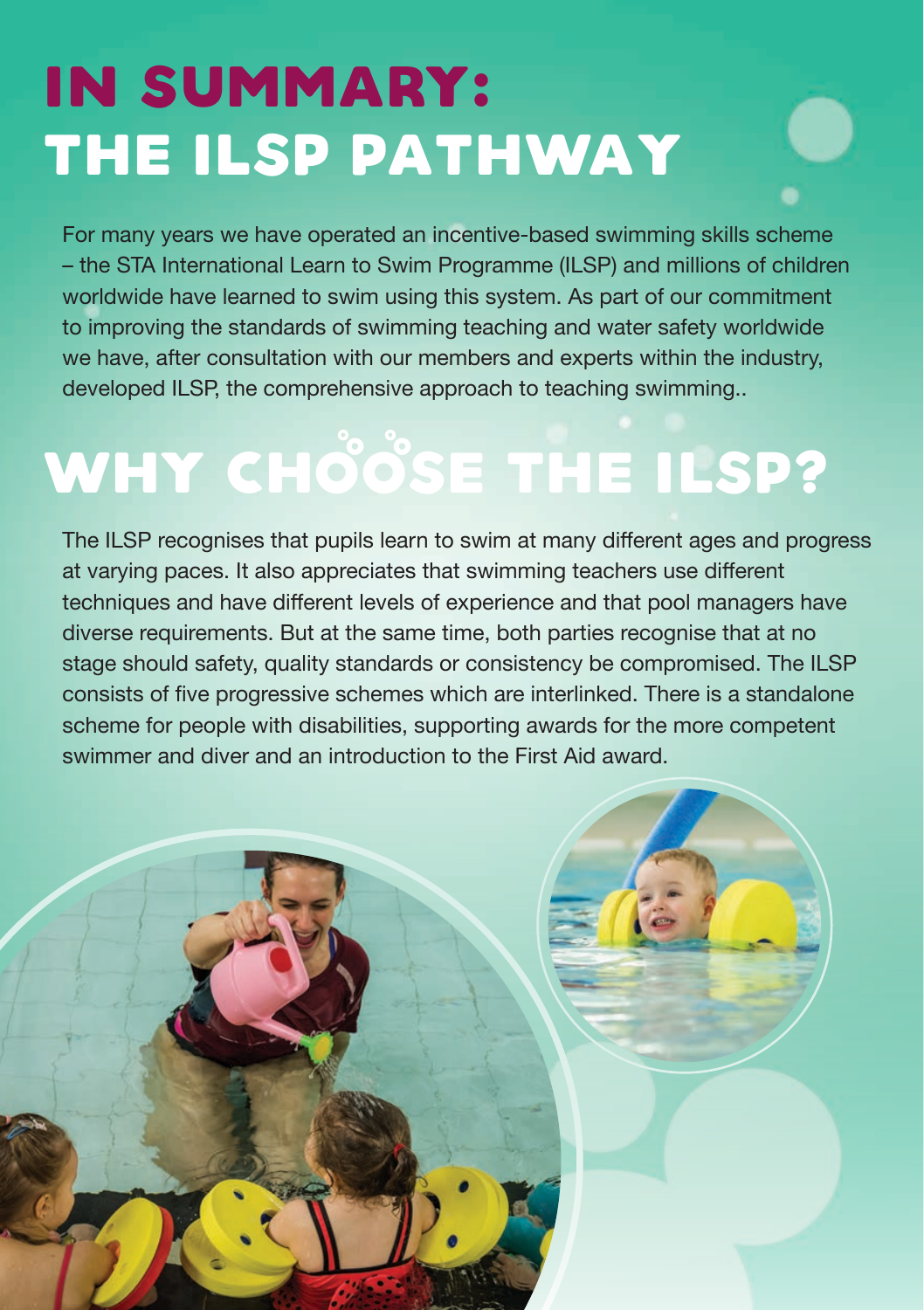## **STANLEY**

The STAnley First Steps Series is an exciting series of 7 progressive awards specifcally designed to teach learners basic swimming and water safety skills. A child's first learn to swim experience is one of the most important in terms of capturing and retaining their interest. We believe the best way to achieve this is to create safe environments in which children can be introduced to the water whilst having fun and by providing a progressive learn to swim programme that is both challenging and rewarding.

This series culminates with the STAnley Star award, which covers all the skills in the 7 awards ensuring that the learner is competent and confdent in and around water.

# **OCTOPUS**

This progresses in line with the Stanley awards to develop their confdence, knowledge and skills. We believe the best way to achieve this is to create safe environments in which children can be introduced to the water whilst having fun and by providing a progressive learn to swim programme that is both challenging and rewarding.

On completion of the Octopus series, learners can progress through the Learn to Swim journey and move on to the Goldfish series. A child's first learn to swim experience is one of the most important in terms of capturing and retaining their interest.

# **GOLDFISH**

This programme is designed to be the next stage for swimmers who have progressed through the STAnley First Steps Series and Octopus Series. The Goldfish series is an exciting series of 3 progressive awards expanding on skills in a fun, progressive, challenging and rewarding way. On completion of this series, swimmers will be able to swim 15 metres without any aid as well as perform basic floats.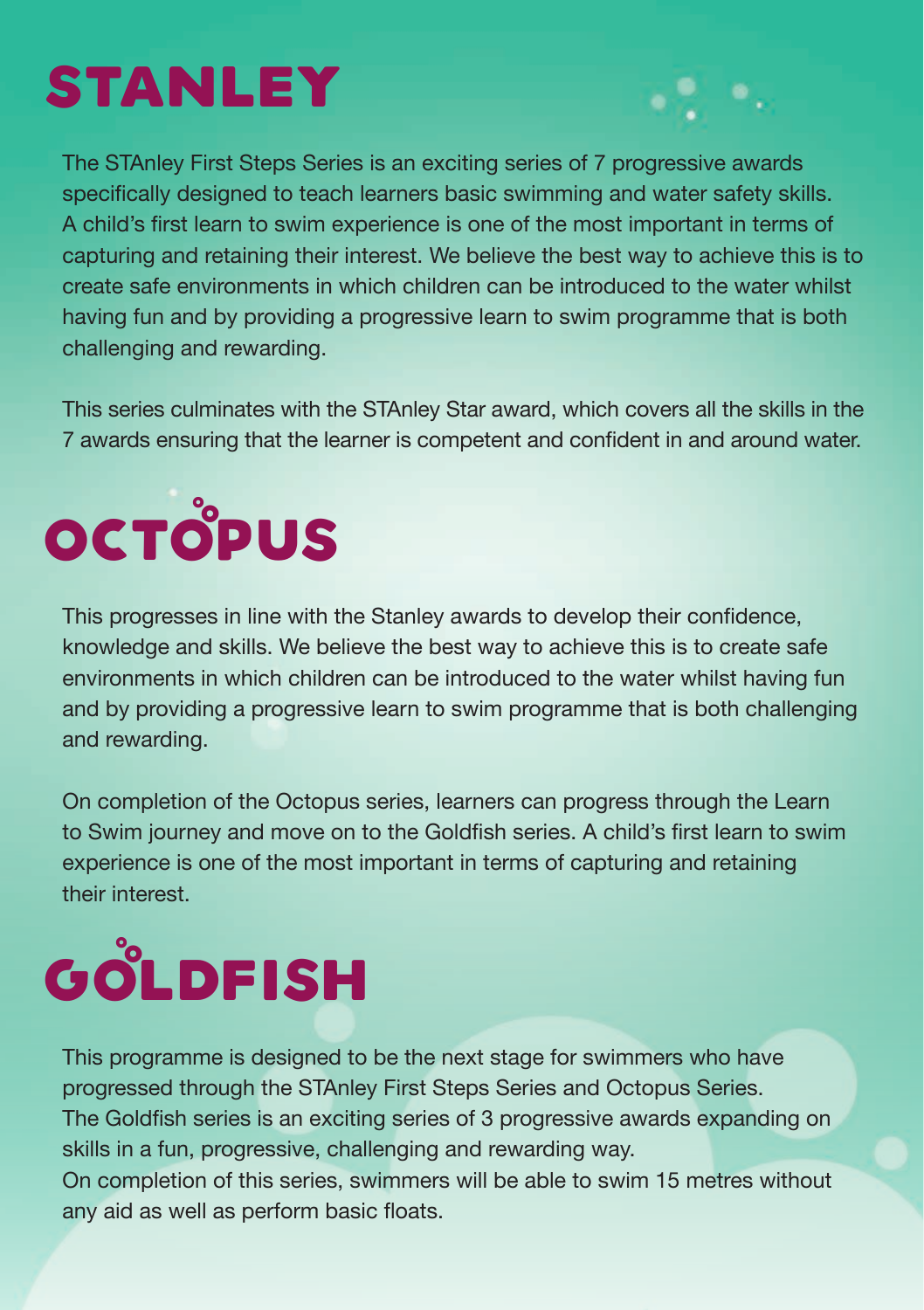## Angelfish

Once swimmers have completed the Goldfish Series they can progress to the Angelfish Series. On completion of the 3 progressive awards in this series, swimmers will be capable of swimming 25 metres without aid, perform butterfy stroke as well as mastering sculling techniques and entries to the water.

# **SHARK**

On completion of the Angelfish Series, learners progress to the Shark Series. This series educates learners in basic water rescue and survival techniques as well as starts and turns for each of the strokes. On completion of the series learners will be able to swim 100 metres.

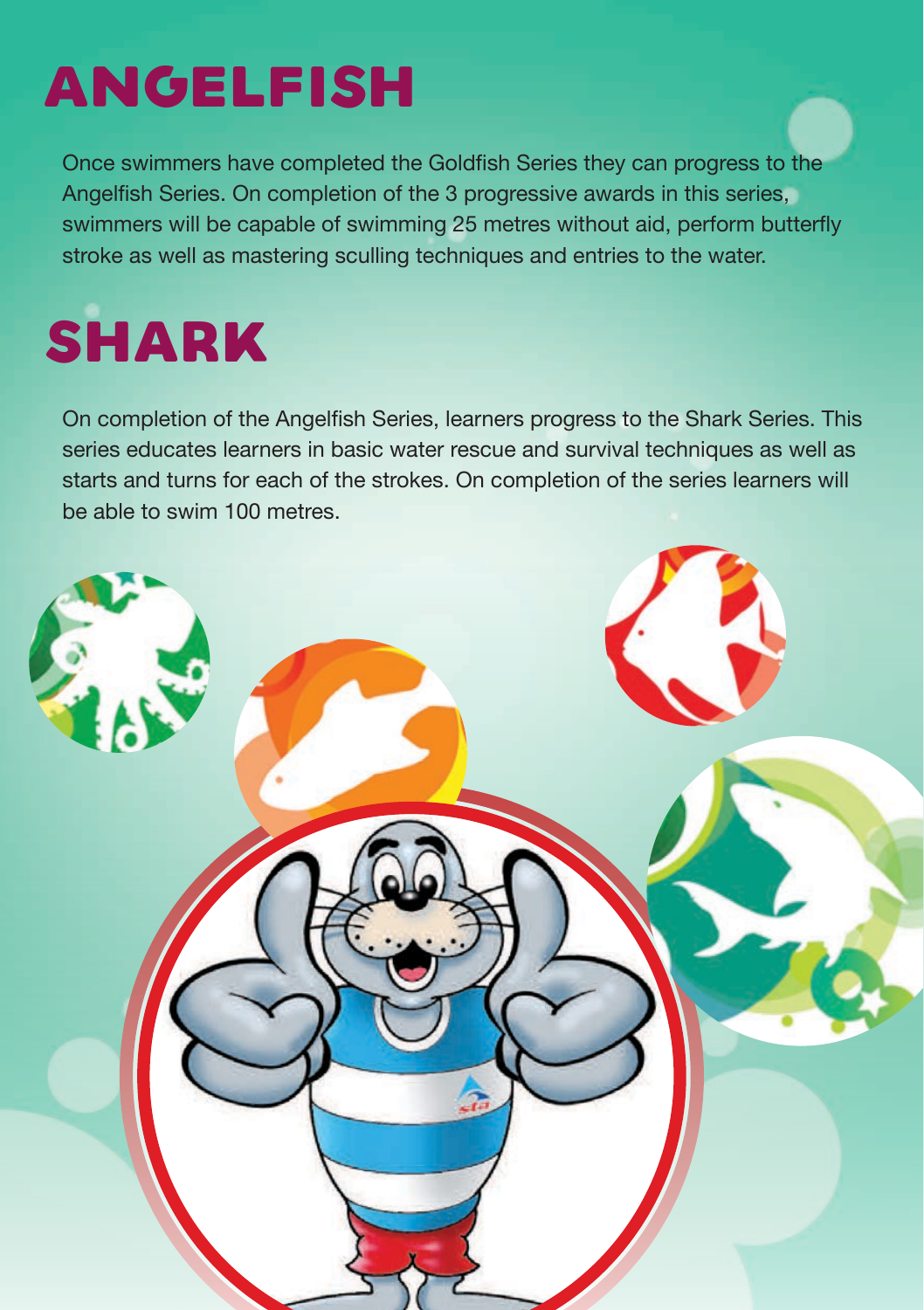# Helping to prepare for swimming lessons

We appreciate that for many children starting a new class is a big step, especially as a swimming pool may be an environment the child isn't used to.

It may be useful to bring your child to one of our pools during a general swimming session to give your child the chance to become familiar with the environment. To find a time suitable for you, visit our timetable www.activetameside.com/timetable or call your local Active Tameside centre. You may also find it beneficial to chat to your child about what will happen in the lesson, so your child will feel prepared for their first lesson

## WHAT TO BRING

We recommend that swimmers wear the appropriate swim wear (i.e. a swimming costume or swimming trunks) and those with longer hair have their hair tied up and put into a swimming cap.

#### **You may want to pack a few extra bits too, here are our suggestions:**

- Swimming wear (costume/trunks/shorts)
- Towel
- Shampoo and/or shower gel
- Hair clips/hair bands
- Swimming cap (if needed)
- Locker money/token (if needed)
- Goggles (where required)



When you visit us for your lesson make sure you arrive in plenty of time to get ready so your child is prepared in time and doesn't miss the start of the lesson.

#### **Eating before swimming**

It is not advised to swim on a full stomach so try to encourage swimmers not to eat in the hour before their lesson to reduce the risk of feeling ill during the lesson. We do understand that some children may come straight from school, in which case a light snack would be best.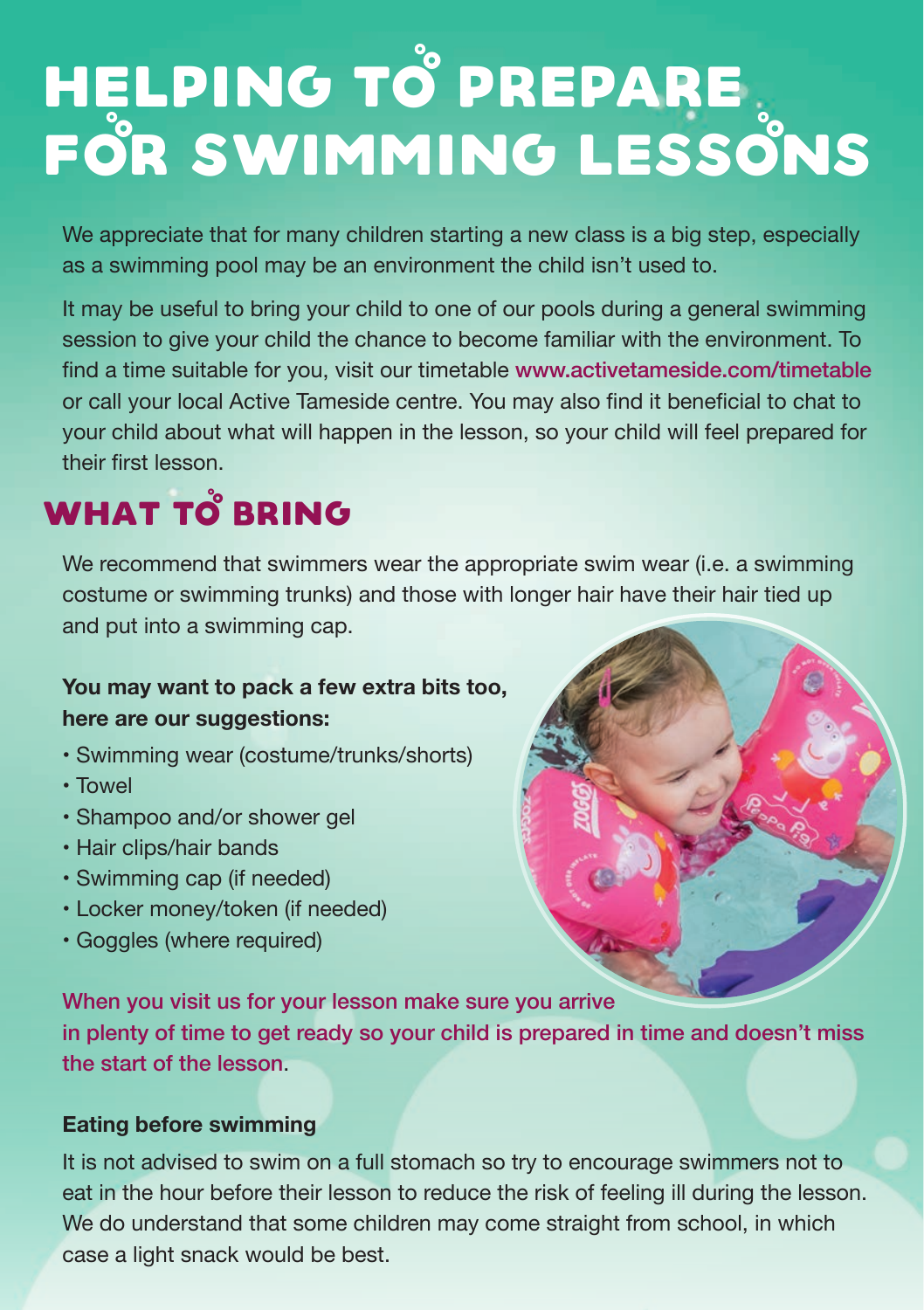#### **Medical conditions**

When you enrol your child please let us know of any medical conditions, injuries or special needs your child has. This could include asthma, epilepsy, sight or hearing impairment or learning disabilities.

#### **Illness and accidents**

We advise that you don't bring your child to a swimming lesson if he/she has ear infections, infectious diseases, open wounds or sore eyes..

#### **Home Portal**

Use Home Portal to keep up to date with your child's progress. Home Portal allows parents or swimmers to log in and view their progress online on a weekly basis, make payments online and book new places when ready – all with ease from your computer or mobile device. Use the space at the front of this booklet to make a note of your child's membership number to use when you log in to the Home Portal. Find the Home Portal on our website: www.activetameside.com

#### **Moving on from Active Tameside Swim School**

 Like the STA, we encourage all our swimmers to complete the Learn to Swim Framework to ensure they are competent, confident and safe swimmers. After this stage chat to us to discuss the best swimming opportunities for your child.

#### **Active Tameside Swim Academy**

Active Tameside's Tameside Swim Academy is the next step for swimmers who have completed Active Tameside Swim School. It gives swimmers the opportunity to experience the environment of a competitive training scheme. As part of the Academy,

swimmers will have access to 5 x 45-minute sessions per week at various Active pools throughout Tameside. Swimming is a great way for all aspiring athletes to develop fitness and endurance.

#### **ASA Clubs**

Competitive swimming doesn't appeal to everyone but there are plenty of ways to develop swimming skills in other activities. All our pools host community swimming clubs, as well as a Synchronised Swimming Club, a Mermaid Academy, an Octopush Club and several Diving and Snorkelling Clubs. Speak to us in centre to find out more.

#### **Junior Lifeguard**

STA's Junior Lifeguard Academy is a survival and rescue training programme that has been specifically created for young people aged from 8 years (for the aquatic programmes, learners must be able to swim 50 metres continuously unaided).

The fun-packed programme offers something for everyone; from lifeguarding skills and first aid, to boogie boarding, ocean awareness, distance, sports skills and health & wellbeing.

• Learners work at their own pace; there is no set timetable or deadline to complete the programme – instructors have the fexibility to schedule them in to lessons in any order.

- Knowledge is reinforced through fun games.
- All the missions and challenges are progressive – learners earn colourful, age-appropriate certificates as they complete set parts of the programme.

• Many of the skills do not have to be completed in a swimming pool and can be done at home, club, school or even online.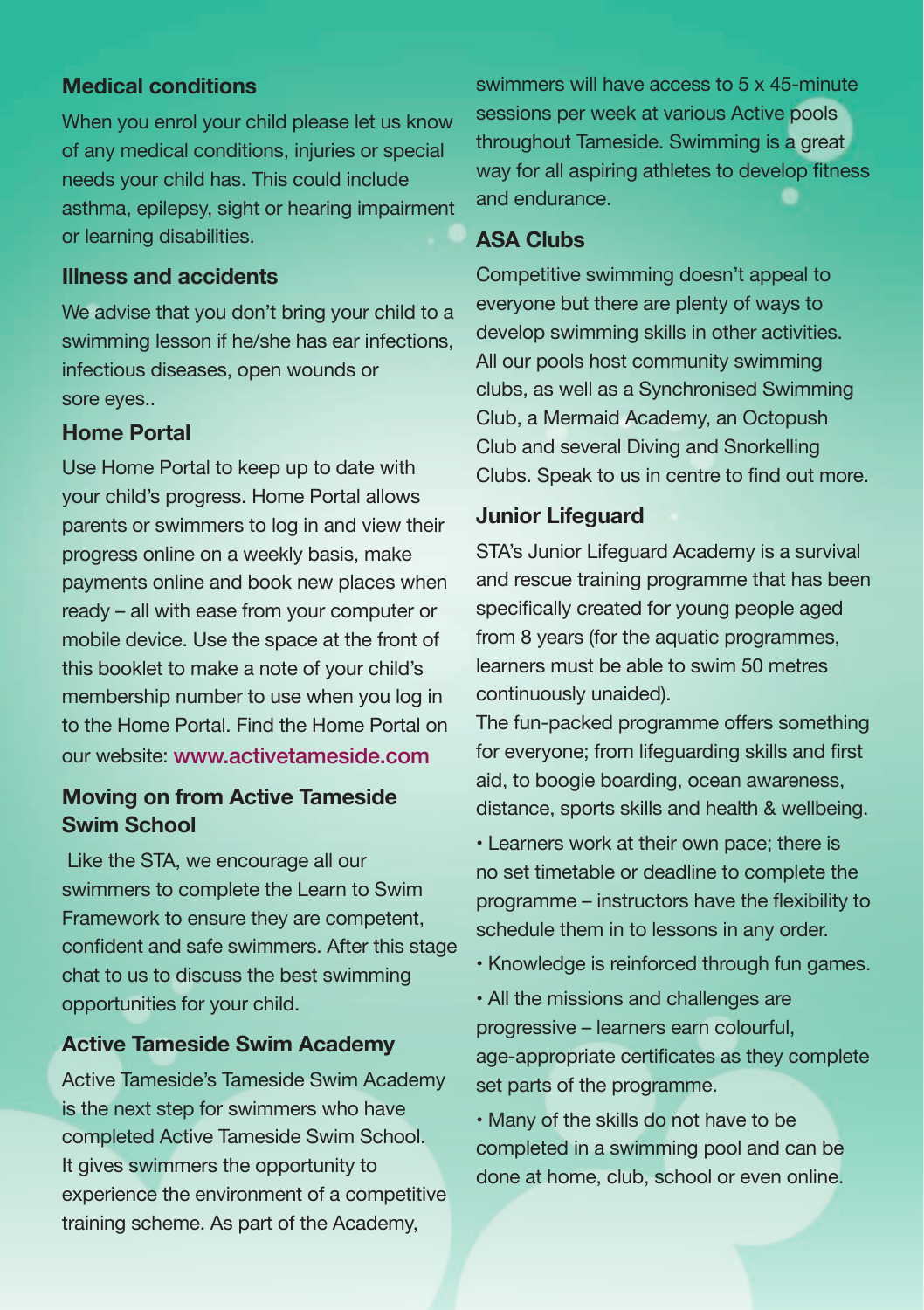## HOW TO SUPPORT YOUR CHILD AS THEY LEARN TO SWIM

## Do:

- Enrol each child on Learn to Swim lessons and prepare them as best as  $\bullet$  you can to be water confdent before their frst session to ensure an easy and relaxing first swimming lesson experience.
- Go swimming as a family in your spare time and encourage children to try  $\bullet$ fun new activities relevant to their stage in the plan.
- Read and understand our pools rules.  $\bullet$
- If you're unsure about what you need to bring with you, how to use Home  $\bullet$ Portal, or any other aspect of the lesson, speak to us in centre.
- Watch your child learning to swim from our waiting areas so you can offer  $\bullet$ praise and support.
- Be patient. Not all swimmers will develop at the same rate and some will  $\bullet$  need more support and encouragement – so celebrate every landmark development from the first time they jump in to swimming on their back without aids
- Remember that swimming is a life skill and by helping your child to Learn  $\bullet$  to Swim you are giving them the foundations to ensure they can enjoy water based activities safely for the rest of their life.

## Don**'**t:

- Assume if your child has swum five meters, 10 meters or 25 meters in one pool that they can swim the same distance anywhere. New pools, changes in water temperature, open water facilities and the seaside present lots of diferent variables and it is essential young swimmers are supervised at all times.
- Pull your child out of swimming lessons when they start school swimming.  $\bullet$  School swimming presents your child with an additional opportunity to learn more skills and will be delivered with a diferent approach focusing around the school national curriculum. If your child is not enjoying his or her lesson try and find out why and speak to the swimming teachers at the centre.
- Criticise the swimming teacher in front of your child. If you don't respect the staff your child won't respect the staff either – meaning lesson progression will be afected. Any concerns you do have should be raised with the centre's Assistant Service Manager (ASM) away from your child.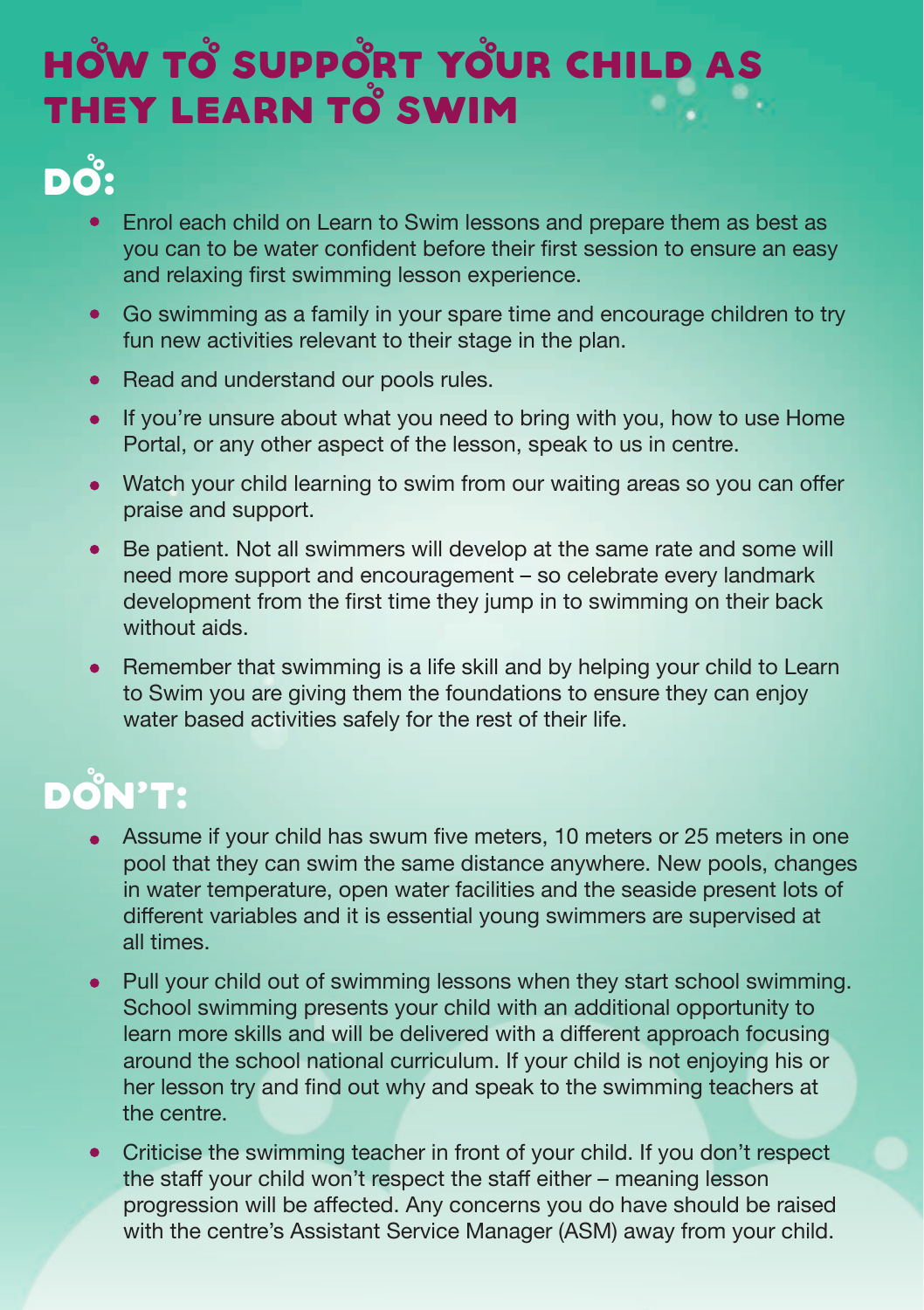## FREQUENTLY ASKED QUESTIONS

#### **What should I expect from each lesson?**

Lessons are taught by qualified level 2 swimming teachers, with no more than 12 swimmers in the class (the number depends on the level of class). Fun activities will be used by the teacher to help the class learn new skills, whilst providing personalised feedback to each swimmer to help them improve.

#### **The personal nature of the class continues as teachers will adapt some of the activities depending on each swimmer's ability.**

As the lessons progress the swimming teacher will record progress made against the outcomes outlined in this guide for the relevant stage to keep note of what each child has achieved. When a swimmer can complete all the outcomes consistently they will be awarded a badge.

#### **How long will it take a swimmer to pass each stage?**

This is individual and will vary depending on skill and experience. For example, if a swimmer had the experience of pre-school or adult and child sessions then he/she may move faster initially through the Framework because of the confdence and skills already developed.

• The length of time taken to pass a badge doesn't always refect on capability, some children are more naturally competent in the water and so progress faster, others are slower to learn new skills but can quite often become stronger more proficient swimmers as they progress.

• We think the most important factor is that each child learns to swim and enjoys doing so.

#### **What should I do if I think my child has completed an outcome/Stage and it hasn't been acknowledged?**

Teachers are encouraged to continually assess each child against the outcomes of the plan, however schemes will administer the presentation of badges and awards in diferent ways, so if in any doubt ask your teacher or the pool reception staf. You can also check the Home Portal to fnd out more about your child's development (find this at www.activetameside.com)

• It is also worthwhile remembering that children need to show consistency in their ability to perform the tasks so the teachers will keep an eye on swimmers to ensure they can do the task more than once.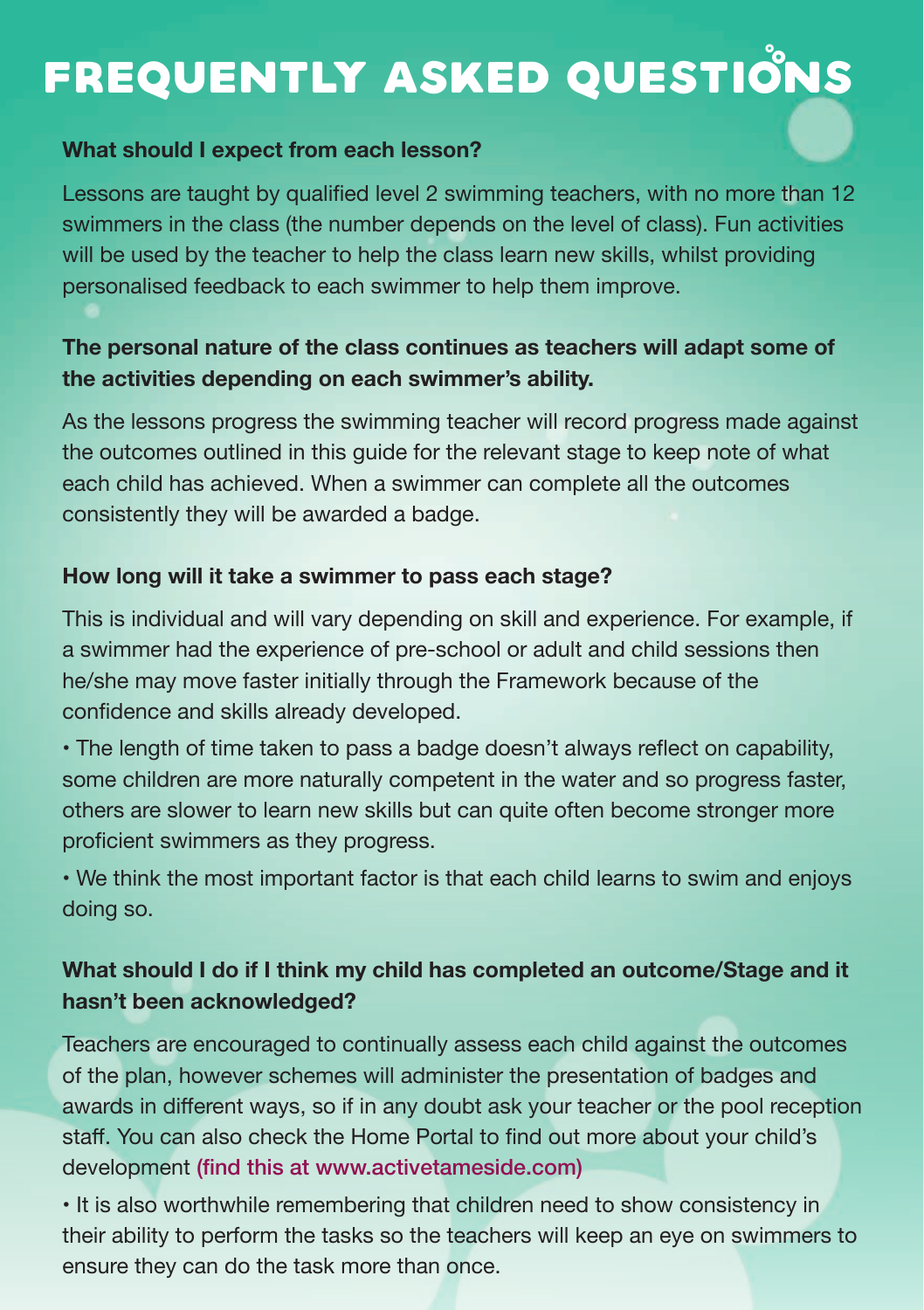#### **How long is it recommended my child should stay in swimming lessons for?**

Learning to swim is a life skill and it is therefore important that any swimmer stays with the programme until they become competent and strong. Much like other skills, learning to swim is just the start of development.

• Active Tameside and the STA recommends a swimmer completes the Framework to give them a solid base to help them enjoy swimming and swimming related activities later.

• Swimming is an excellent sport for developing a basic ftness level that will help with participation in other sports. Research has proven that young people who develop a variety of transferable sports skills at a young age are more likely to excel in other sports as they get older.

#### **What happens if, by the end of the programme, a swimmer has not achieved all the outcomes in the stage they are working on?**

To move through the programme your child must complete all outcomes in order to be awarded the STA Award.

• If your child continues to struggle passing a certain stage it may be decided that your child moves to the next group but continues working towards those outcomes yet to be completed.

#### **Is the framework suitable for a disabled child?**

Yes, however we also offer specific awards for people with disabilities Recognising the importance of swimming and water safety for people with disabilities, STA's Rockhopper series and Emperor series are the most comprehensive and progressing programmes for people of all ages with disabilities.

The Rockhopper series is an exciting programme consisting of 9 awards which introduce learners with disabilities to the joy of water. The series develops water confdence and water skills as well as increasing water safety awareness and knowledge.

As a standalone scheme, STA's disabilities awards can be run independently or alongside our full International Learn to Swim Programme.

Complementing the Rockhopper Series of disabilities awards, the Emperor Series of distance awards enable the swimmer to increase their strength and stamina by swimming in their own style, using adapted strokes, from 5 metres to 400 metres. Each award has its own full colour A4 certifcate and woven badge.